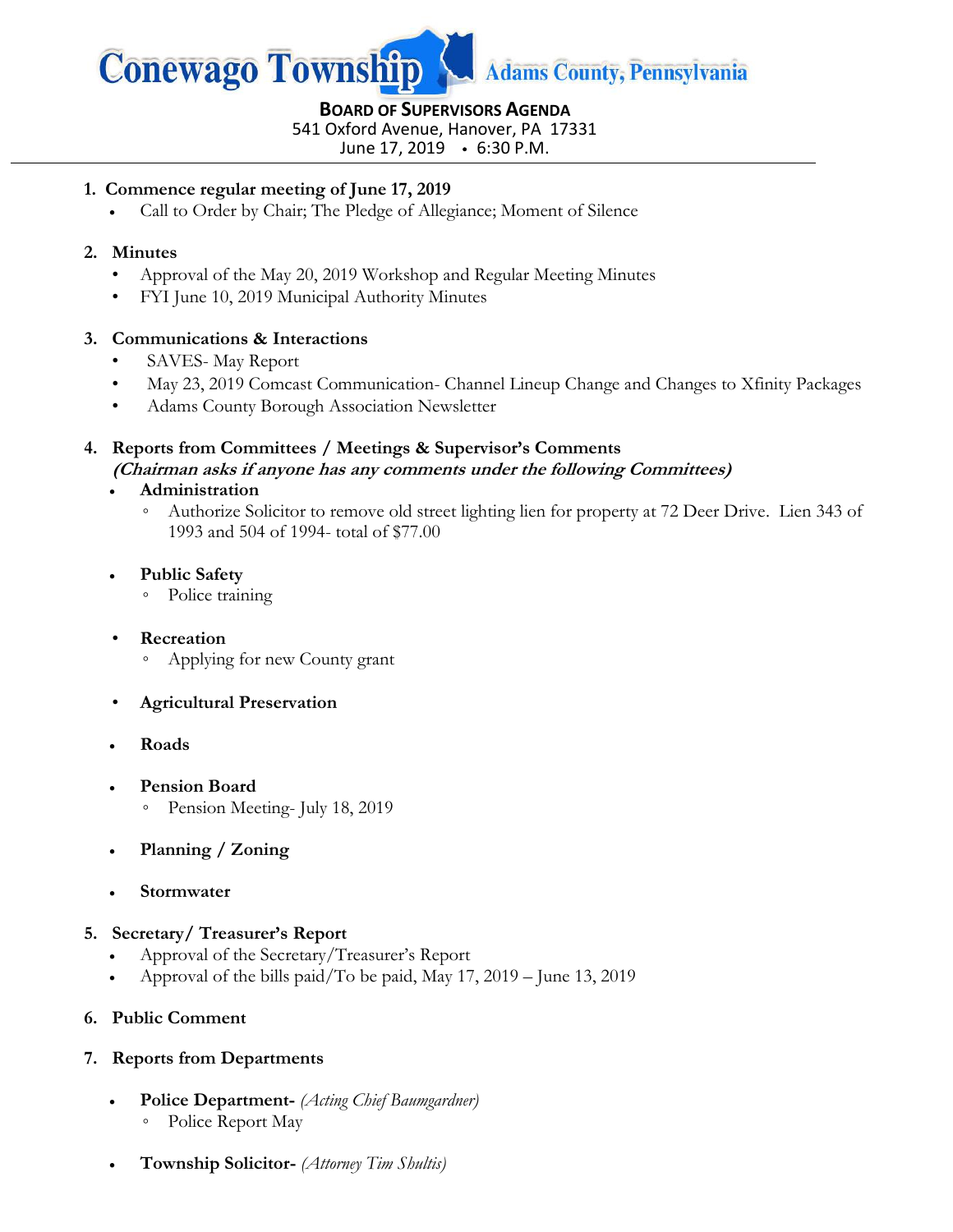

**BOARD OF SUPERVISORS AGENDA** 541 Oxford Avenue, Hanover, PA 17331 June 17, 2019 6:30 P.M.

- **Township Manager**
	- Staff Report
- **Township Engineer**
	- Engineer Report- May

#### **8. Code Enforcement**

- Activities summary from Zoning/Code Enforcement Officer dated June 13, 2019
- Electronic Waste Collection will occur on June 20, 2019 from 11:30 am 2:30 pm at the Township Building.

#### **9. Subdivision & Land Development**

- Subdivision & Land Development Status Report (SALDO) dated June 13, 2019
- Planning Commission Meeting minutes dated June 6, 2019
- **Precision Cut Industries- 115 Ram Drive- Phase I Public Improvement Bond**
	- Received a request for partial release of funds for Phase I Public Improvement Bond in the amount of \$38,855.60.
- **Blettner Avenue Industrial Buildings – Blettner Avenue – Preliminary/Final Plan** 
	- ◦Need a motion to approve the Bond/Financial Security in the amount of \$2,146,298.88. Recommended by the Township Engineer.
	- ◦Need a motion to conditionally approve or deny Resolution 2019-L and the Preliminary/Final Land Development Plan for the Subdivision & the Industrial Buildings with the following conditions;
		- 1. Approval by PA DEP of the Sewage Facilities Planning Documents
		- 2. Approval of a NPDES Permit
		- 3. Posting of Bond in the amount approved by the Board of Supervisors

Recommended by the Planning Commission.

#### • **Harry P. McKean – 518 Maple Avenue – Final Subdivision Plan**

- Need a motion to conditionally approve or deny Resolution 2019-M and the Final Subdivision Plan for 518 Maple Avenue with the following conditions;
	- 1. An Operation & Maintenance Agreement
	- 2. PA DEP Sewage Module

Recommended by the Planning Commission.

#### • **Mavis Tire – 1324 Carlisle Pike – Preliminary/Final LDP**

Received a waiver request from Section 135-16 Submission of a Preliminary Plan.

◦ Need a motion to approve or deny the waiver request forgoing submission of a separate Preliminary Plan. Recommended by the Planning Commission.

#### **10. Zoning**

There will be not be a hearing held for July.